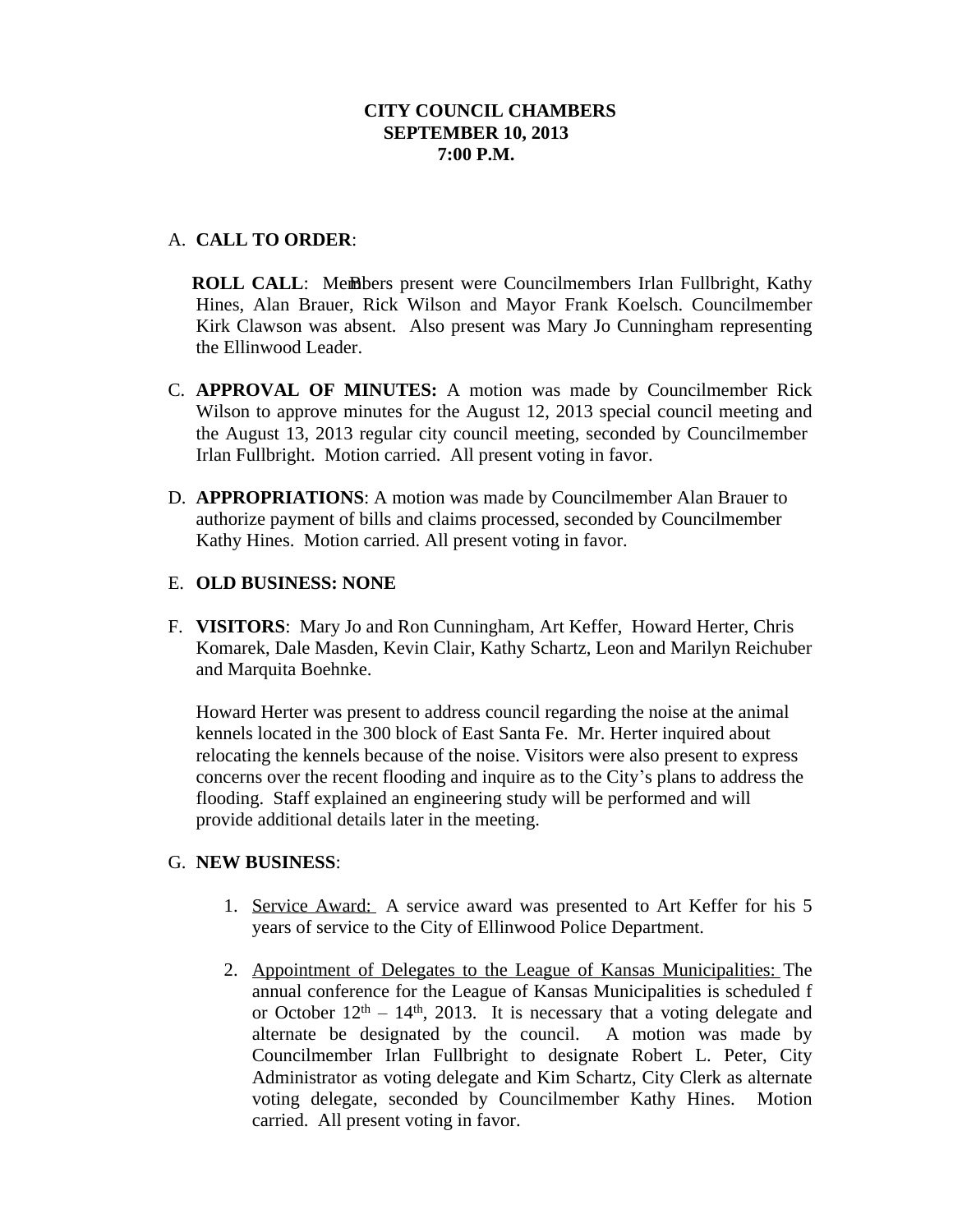3. Scout Cabin: The Boy Scouts have requested council approval to place a storage building near the scout cabin. The Boy Scouts are now accepting clothing and related articles which they are in turn giving to Goodwill and are in need of a storage building to house all the donated items. Goodwill requests an 8 foot wide container and the plan is to place an enclosed pole shed around the container. Councilmember Irlan Fullbright expressed a concern regarding the appearance of the building and inquired as to the possibility of requiring materials which would be consistent with the log cabin look of the scout cabin.

A motion was made by Councilmember Alan Brauer to approve the placement of a storage building near the scout cabin upon the completion of a building permit with plans as to the finished building. Motion seconded by Councilmember Irlan Fullbright. Motion carried. All present voting in favor.

4. Health Insurance Renewal: The City's health insurance policy is up for renewal on November 1<sup>st</sup>. Renewal rates for the High Deductible Health Plan (HDHP) and the traditional plan stayed consistent with last year's premium. Presented to council was the renewal premium for the HDHP, with a \$3000/\$6000 deductible:

| <b>Employee Only Coverage</b>   | \$486.35   |
|---------------------------------|------------|
| Employee/Child Coverage         | \$1,003.05 |
| <b>Employee/Spouse Coverage</b> | \$1,044.72 |
| <b>Family Coverage</b>          | \$1,561.41 |

The City currently pays 100% of the employee only coverage and 85% of the other coverages for the HDHP. Any employee who enrolls in the traditional health plan receives the same monetary amount of contribution and is responsible for any excess premium.

A motion was made by Councilmember Kathy Hines to approve the health insurance plan with Blue Cross and Blue Shield, including the HDHP and the traditional triple option plans and continue with the same percentages as noted above. Motion seconded by Councilmember Irlan Fullbright. Motion carried. All present voting in favor.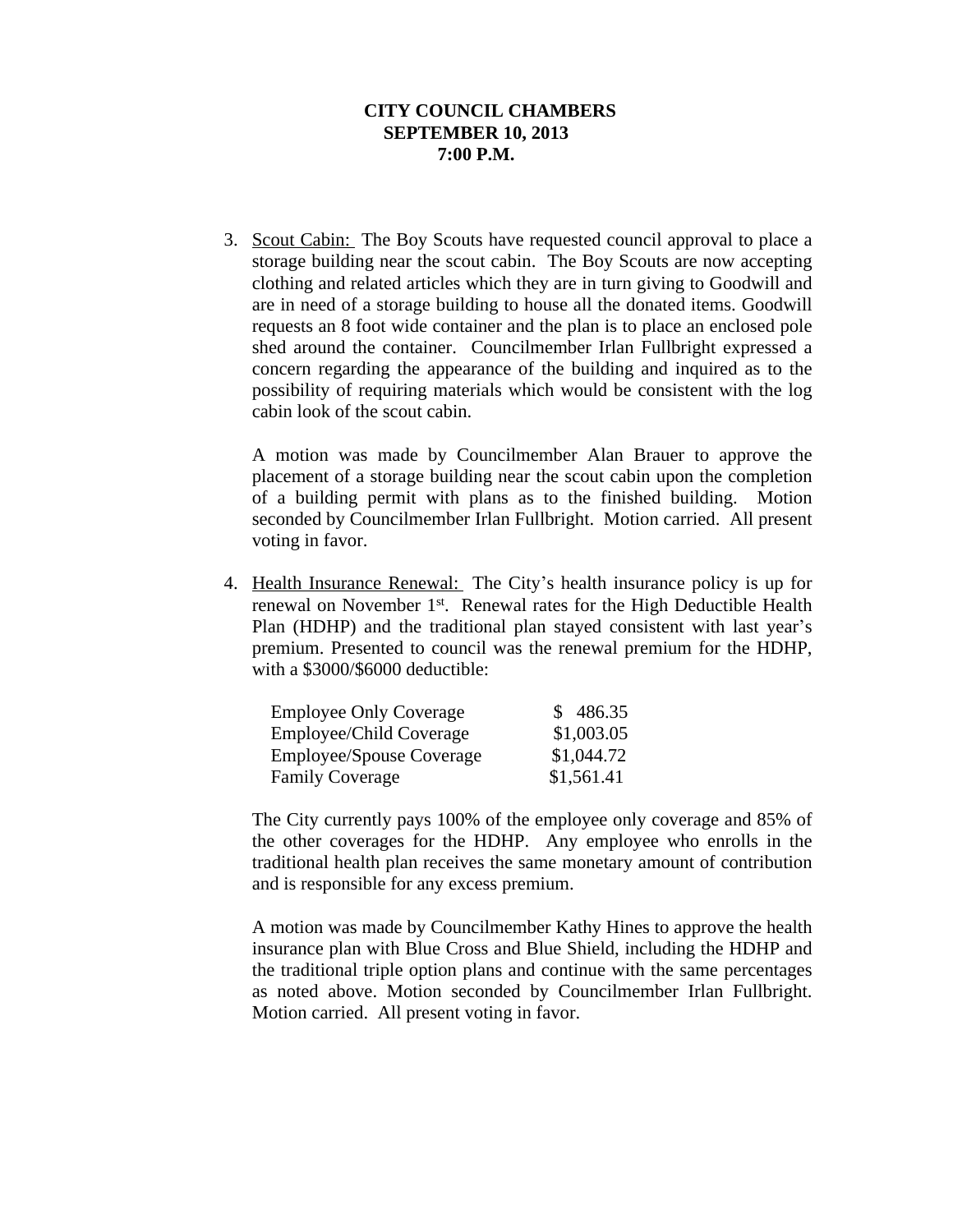5. Residential Sewer Clean Outs: Staff advised council that a large percentage of the City's residential sewer clean-outs are not sealed which allows rain water and other water run-off to infiltrate the sewer collection system. Staff requests council to consider allowing the City to clean out and cap the residential sewer clean-outs. The cost would be approximately \$20 per clean out and take 30 minutes to complete.

A motion was made by Councilmember Alan Brauer to approve the residential sewer clean out and cap project, seconded by Councilmember Irlan Fullbright. Motion carried. All present voting in favor.

- 6. Water Tower Antenna Lease: AT&T has requested the City renegotiate the water tower antenna lease that took effect in February, 2009. Mayor Koelsch requested this item be moved to the end of the action items because it involves contract negotiations, which requires an executive session.
- 7. Request for Qualifications to Engineering Firms: Presented to council was a draft of a request for qualifications for professional services from registered engineering firms with experience in storm water hydraulic/hydrologic modeling analysis, and flood control analysis. The study will identify the mechanisms causing the runoff issues for the City and recommend alternative solutions to minimize runoff impacts to the City. The request will be sent to engineering firms with a history of expertise in flood plain study. Staff has been talking to KDOT engineers as to recommendations for engineers for this study. The proposed timetable for the study is as follows:

| 9/20/13<br><b>Advertise for Proposals</b>                        |                                     |
|------------------------------------------------------------------|-------------------------------------|
| 10/21/13                                                         | <b>Receive Consultant Proposals</b> |
| Week of 10/28/13<br><b>Council Review Proposals</b>              |                                     |
| Week of 10/28 and following week<br><b>Interview Consultants</b> |                                     |
| 11/12/2013                                                       | City Council approve contract       |
| 2/01/2014                                                        | Presentation of Report to Council   |

A motion was made by Councilmember Rick Wilson to approve the Request for Qualifications to Engineering Firms for the flood study and approve the timeline as presented with a submission date of 10/21/13 at

2:00 p.m. Motion seconded by Councilmember Kathy Hines. Motion carried. All present voting in favor.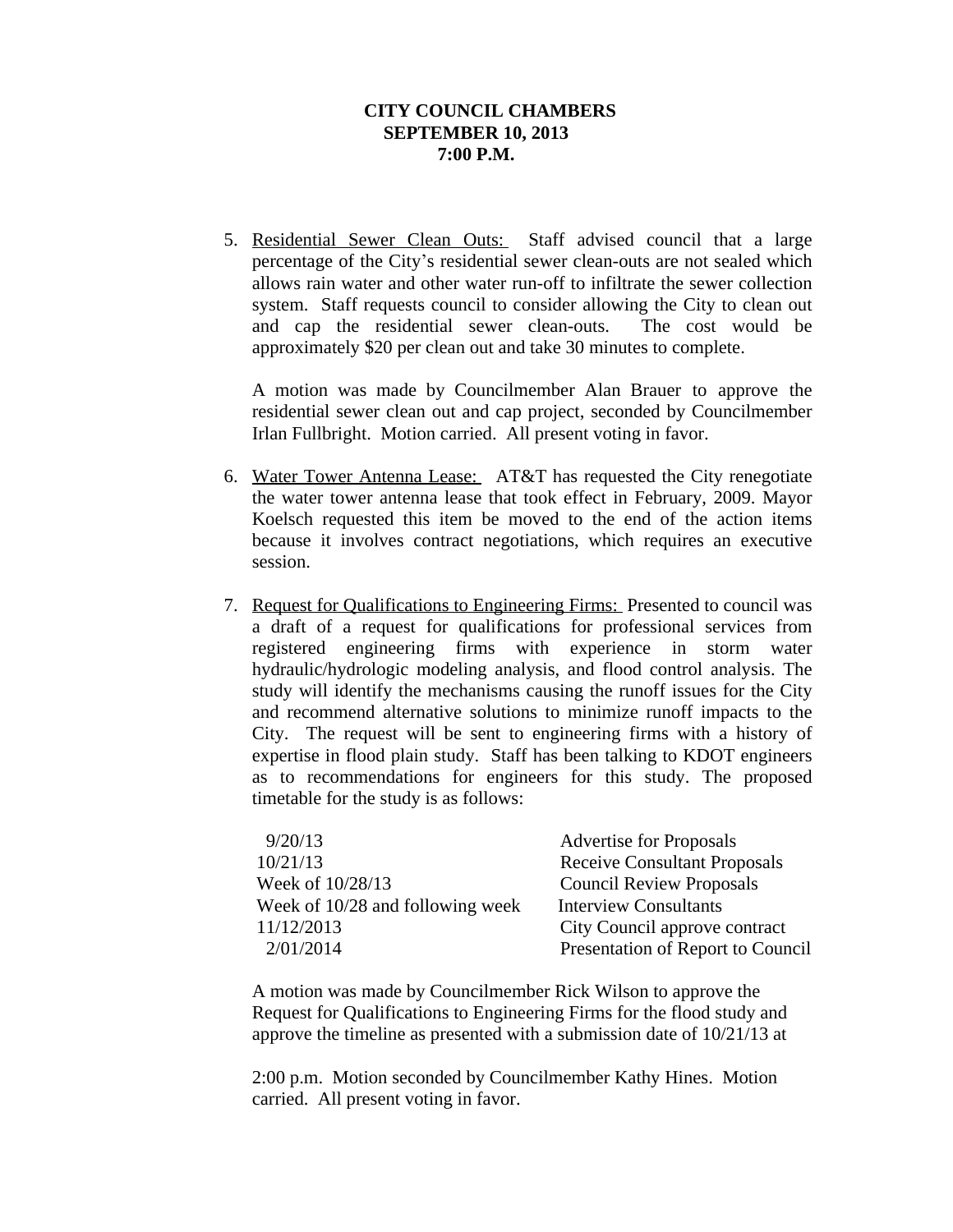8. Storm Sewer Study: Presented to council was a quote from Kirkham Michael in the amount of \$5,707.99 for surveying and designing a replacement storm sewer extending north from US-56 along the east side of Hirsch to the open channel around 1<sup>st</sup> street. This project would be a part of the Santa Fe rebuild scheduled for 2016.

A motion was made by Councilmember Irlan Fullbright to enter into the agreement with Kirkham Michael as stated above, seconded by Councilmember Rick Wilson. Motion carried. All present voting in favor.

9. Water Tower Antenna Lease/Executive Session to Discuss Contract Negotiations: An executive session is requested to discuss contract negotiations for the water tower antenna lease. A motion was made by Councilmember Rick Wilson to adjourn into executive session for ten (10) minutes for discussion of contract negotiations and that the council meeting will reconvene in the council chambers. Councilmember Irlan Fullbright seconded the motion. Motion carried. All present voting in favor. The governing body recessed into executive session at 8:30 p.m.

Meeting reconvened into regular session at 8:40 p.m. No action taken.

## **REPORTS**:

- 1. Municipal Court Report: Presented to Council was the Municipal Court Report for August, 2013.
- 2. Utilities Production Report: Presented to Council was the Utilities Production Report.
- 3. Staff Reports:
	- a) Robert Peter attended a flood conference on September 4<sup>th</sup> and  $5<sup>th</sup>$ .
	- b) Staff reported the ditch work on Hirsch Street has been completed.
	- c) Staff reported Kim Schartz and Kevin Clair attended a Preliminary Damage Assessment meeting at the Barton County Courthouse for the flooding event.
	- d) Staff reported the new police car has been picked up. Also the commercial dumpsters that were placed by the city shop to dispose of flood debris will be removed Monday. The port a pot at the airport will be removed at the end of September.